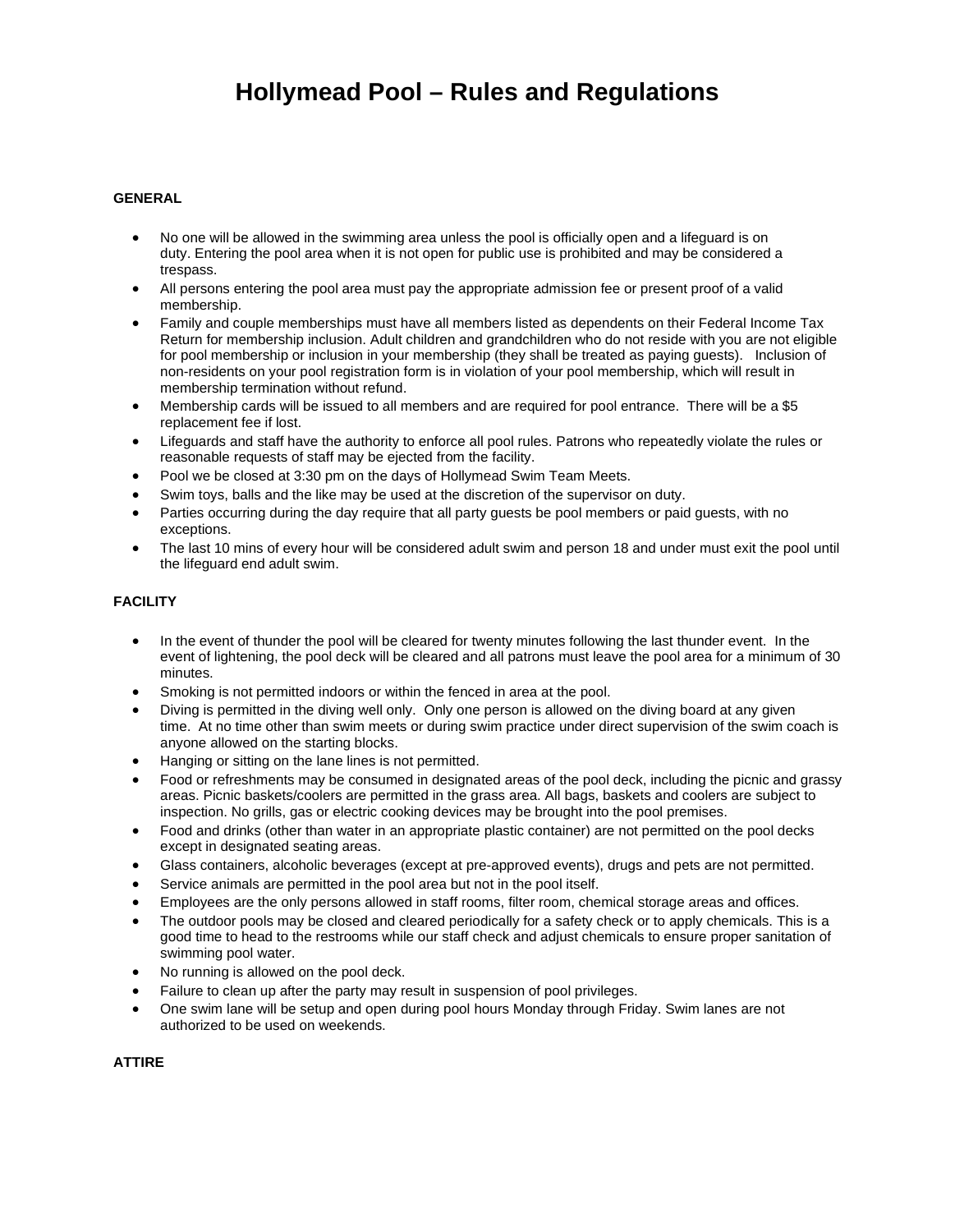# **Hollymead Pool – Rules and Regulations**

 All patrons within the pool area must be attired in swimming apparel. No street clothes are allowed in the pool. Clothing such as cut-offs, gym shorts and underwear is not permitted as swimwear. Swimwear should not have been worn for exercising immediately prior to pool use as soiled clothing can create an unhealthy swimming environment. All clothing must be colorfast and lightweight material suitable for swimwear, such as Lycra, Spandex or nylon.

### **BEHAVIOR**

- Socializing with or distracting pool staff, including lifeguards, is prohibited.
- No person within the pool area shall behave in such a manner as to jeopardize the safety and health of himself/herself and others. Such behavior, including abusive or profane language, shall be grounds for expulsion.
- Loitering will not be permitted on the pool grounds or within any of its facilities.
- Running, boisterous or rough play, pushing, acrobatics, dunking, wrestling, offensive or disruptive splashing or yelling, diving or jumping without care and caution, snapping of towels, improper conduct causing undue disturbances on or about the pool area or any acts which would endanger any patron are prohibited.
- Spitting, spouting water, blowing nose, urinating or defecating in the pool is prohibited.
- No prolonged underwater swimming for time and/or distance. Competitive or repetitive breath holding can be deadly and is not permitted.
- Poor behavior, including screaming at or striking any individual, at the pool will result in an immediate ejection from the pool for the day.
- Gum chewing is not permitted anywhere in the pool area for health and safety reasons.

### **AGE & HEALTH/SAFETY RESTRICTIONS**

- Any child under the age of 13 or has not completed 5th Grade must be accompanied by an adult supervisor (age 18+).
- Any member or caregiver who is under 16 my only accompany 2 children between the ages of 8 to 12.
- Any child 5 years and older are not permitted to use the baby pool.
- Children not potty trained must wear protective wear such as swim diaper or rubber pants while in the water.
- Parent or adult must accompany and supervise children using the baby pool AT ALL TIMES. (This means inside the fence surrounding the baby pool.)
- A child using a floatation type device, such as water wings or float vest, must be accompanied by an adult at all times.
- Persons under the influence of alcohol or drugs will not be permitted in the pool area.
- Any injury occurring in the pool must be reported to a lifeguard or pool supervisor immediately.
- Any person having a skin disease, sore or inflamed eyes, cold, nasal or ear discharge, communicable disease or who is wearing any kind of bandage or Band-Aid to cover an open (unhealed) wound will not be permitted in the pool.
- Any adult or child who is experiencing even a mild case of diarrhea may not use the pool. Persons with diarrhea should wait two weeks after symptoms end before returning to the pool. Pathogens of concern may still be shed up to two weeks following the end of symptoms.

### **GUESTS**

- Members and their guests must register (and pay for guests) upon entering the pool. Members must accompany their guests at all times. Guests must wait outside the gate until their host arrives.
- Guest passes. will be available at the gate for \$4/each
- Lifeguards will only accept checks for guest fees. No cash will be accepted.